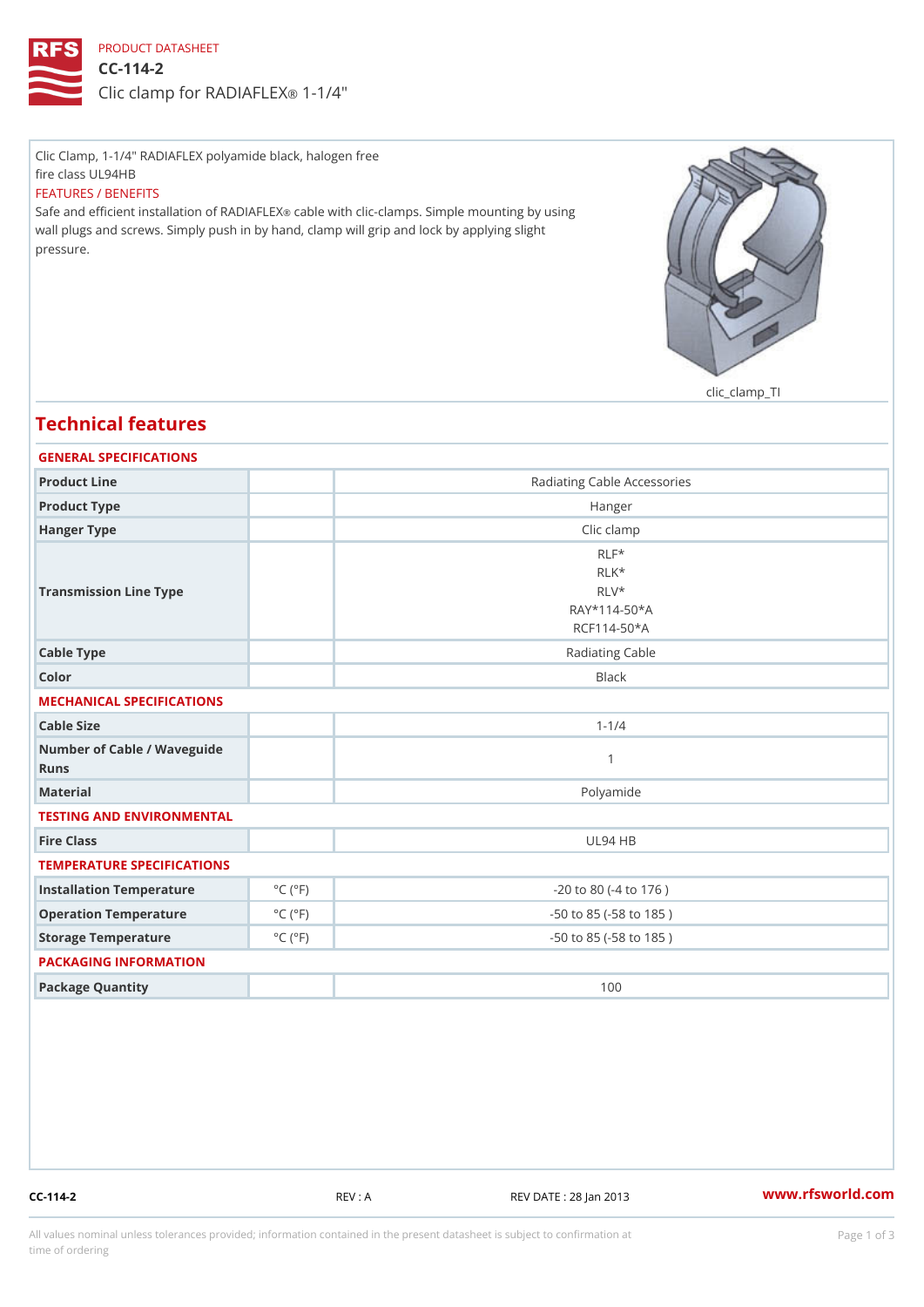## PRODUCT DATASHEET

CC-114-2 Clic clamp for RADI-AF4'EX

CC-114-2 REV : A REV DATE : 28 Jan 2013 WWW.rfsworld.com

All values nominal unless tolerances provided; information contained in the present datasheet is subject to Pcapgelio an atio time of ordering